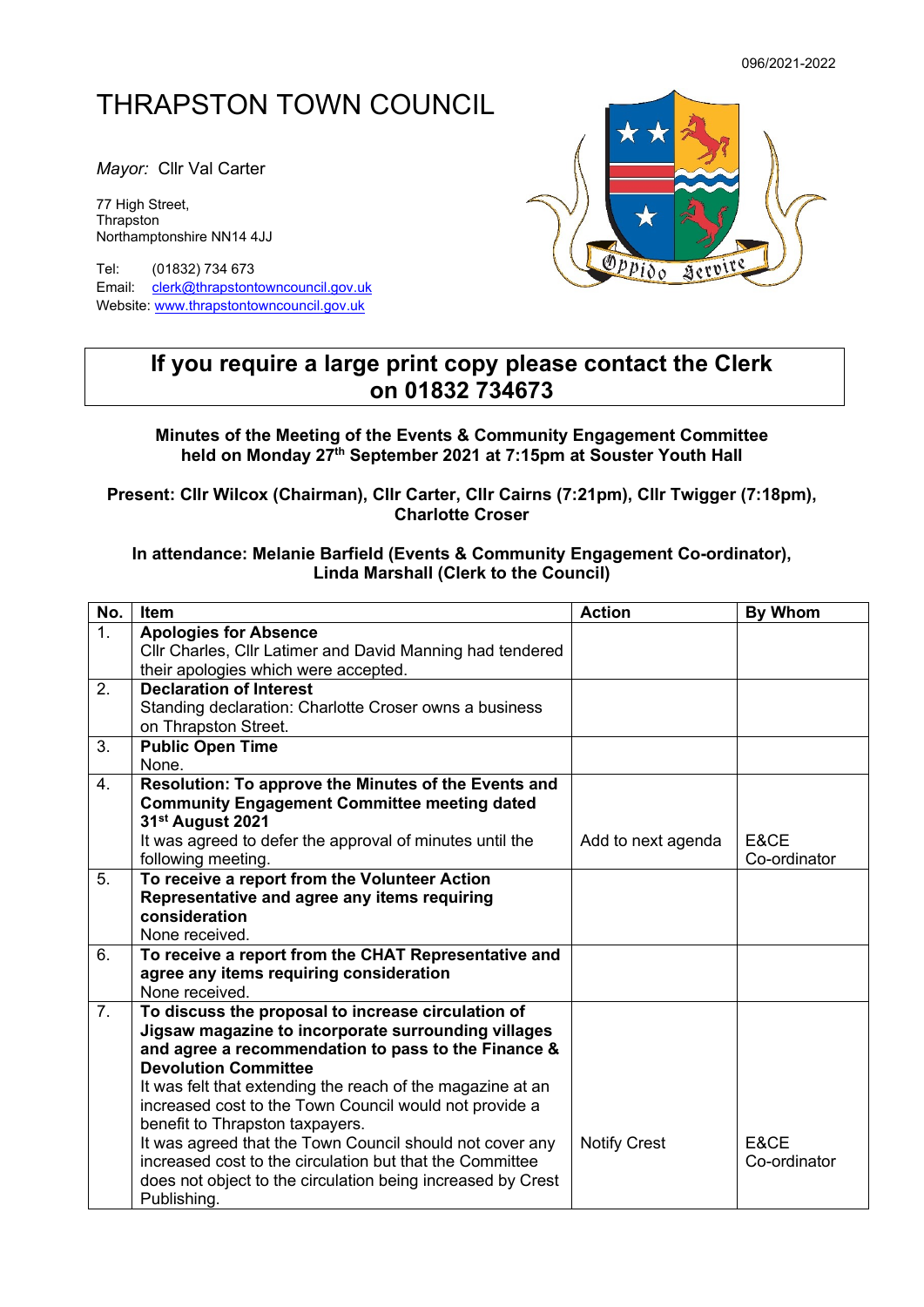| 8. | To review the planned calendar of events for 2022-23<br>and the 2021-22 budget expenditure at the half year<br>point, and agree a budget recommendation for the<br>2022-23 year to pass to the Finance & Devolution<br><b>Committee</b><br>The 2021-22 budget expenditure at the half year point was<br>noted. |                                                                                                                                                                                                                                                                              |                                                                                 |                      |
|----|----------------------------------------------------------------------------------------------------------------------------------------------------------------------------------------------------------------------------------------------------------------------------------------------------------------|------------------------------------------------------------------------------------------------------------------------------------------------------------------------------------------------------------------------------------------------------------------------------|---------------------------------------------------------------------------------|----------------------|
|    | When considering the budget recommendations for the<br>2022-23 calendar year the Committee agreed to make the<br>following recommendation to Finance & Devolution<br>Committee.                                                                                                                                |                                                                                                                                                                                                                                                                              | Pass budget<br>recommendations<br>for 2022-23 to the<br>Finance &<br>Devolution | <b>Clerk</b>         |
|    | Category                                                                                                                                                                                                                                                                                                       | <b>Suggested allocation</b>                                                                                                                                                                                                                                                  | Committee                                                                       |                      |
|    | Party in the Park                                                                                                                                                                                                                                                                                              | £6,000                                                                                                                                                                                                                                                                       |                                                                                 |                      |
|    | Queen's Jubilee                                                                                                                                                                                                                                                                                                | £2,000                                                                                                                                                                                                                                                                       |                                                                                 |                      |
|    | <b>Christmas Festival</b>                                                                                                                                                                                                                                                                                      | £5,000                                                                                                                                                                                                                                                                       |                                                                                 |                      |
|    | Fireworks                                                                                                                                                                                                                                                                                                      | £3,500                                                                                                                                                                                                                                                                       |                                                                                 |                      |
|    | Pantomime                                                                                                                                                                                                                                                                                                      | £650                                                                                                                                                                                                                                                                         |                                                                                 |                      |
|    | Remembrance                                                                                                                                                                                                                                                                                                    | £650                                                                                                                                                                                                                                                                         |                                                                                 |                      |
|    | <b>Town Guide Delivery</b>                                                                                                                                                                                                                                                                                     | £285                                                                                                                                                                                                                                                                         |                                                                                 |                      |
|    | <b>Residents Survey</b>                                                                                                                                                                                                                                                                                        | £750                                                                                                                                                                                                                                                                         |                                                                                 |                      |
|    | <b>Litter Picks</b>                                                                                                                                                                                                                                                                                            | £50                                                                                                                                                                                                                                                                          |                                                                                 |                      |
|    | <b>Total</b>                                                                                                                                                                                                                                                                                                   | £18,885                                                                                                                                                                                                                                                                      |                                                                                 |                      |
|    |                                                                                                                                                                                                                                                                                                                |                                                                                                                                                                                                                                                                              |                                                                                 |                      |
|    | budget. It was confirmed that the Civic Service budget is<br>under the Chairman's cost code.<br>It was agreed not to buy Commemorative gifts for school<br>children to mark the Queen's Jubilee. Proposed<br>celebrations will be discussed at the next meeting.                                               |                                                                                                                                                                                                                                                                              | Include Queen's<br>Jubilee celebrations<br>on future agenda                     | E&CE<br>Co-ordinator |
| 9. | To discuss the recent Party in the Park, to note<br>feedback, considerations for future events, and to<br>agree how to use any outstanding monies from the<br>budget<br>The positive feedback from the public was noted. The<br>following was noted for consideration when planning future<br>events.          |                                                                                                                                                                                                                                                                              |                                                                                 |                      |
|    | What went well                                                                                                                                                                                                                                                                                                 | <b>Considerations for</b>                                                                                                                                                                                                                                                    |                                                                                 |                      |
|    |                                                                                                                                                                                                                                                                                                                | future                                                                                                                                                                                                                                                                       |                                                                                 |                      |
|    | Safety on site<br>Pre-event briefings for<br>contractors<br>No food/drink vendors on site<br>(logistics, space, local<br>business benefit, litter)<br>Volunteer/band refreshments<br>donated<br>Posters, banners, advertising,<br>pavement boards<br>Business liaison (though<br>more FB time needed)          | Fire extinguishers<br>More tables & chairs<br>2-5 more bins (had 10)<br>Padlocks for toilets<br>Briefing earlier in week<br>Increase paid staff<br>cover for setup/clearup<br>(gazebos)<br>Professional DJ<br>between sets<br>Include swings on Risk<br>Assessment (possibly |                                                                                 |                      |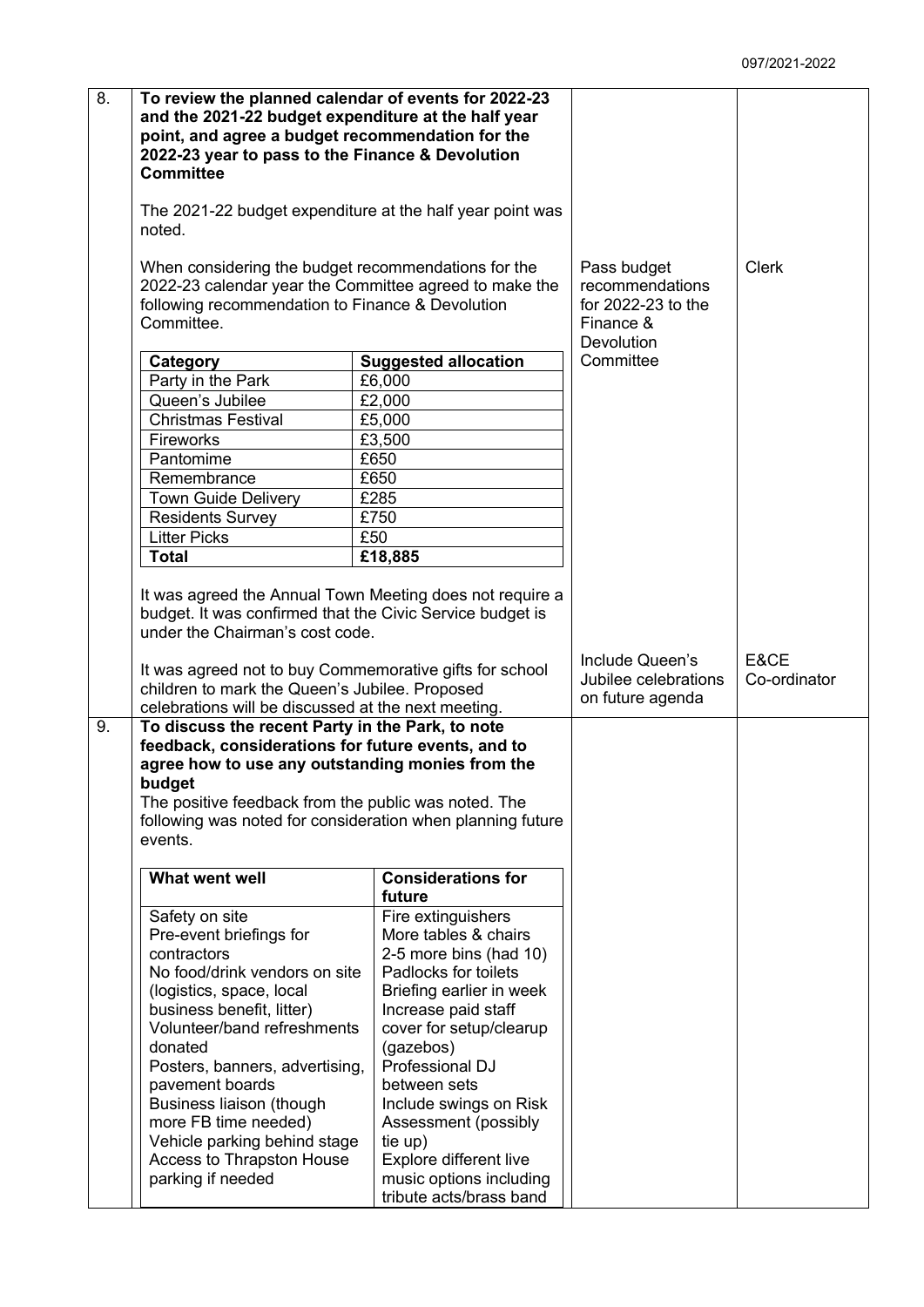|     | Moore Audio liaised with                                        |                       |              |
|-----|-----------------------------------------------------------------|-----------------------|--------------|
|     | bands direct regarding their                                    |                       |              |
|     | needs                                                           |                       |              |
|     |                                                                 |                       |              |
|     | It was agreed that the Clerk and Events & Community             |                       |              |
|     | Engagement Co-ordinator will use remaining Party in the         |                       |              |
|     | Park funds (circa £750) to purchase appropriate events          |                       |              |
|     | related equipment for future use.                               |                       |              |
| 10. | To receive a report regarding the Fireworks event on            |                       |              |
|     | 5th November and agree action if required                       |                       |              |
|     | It was agreed that the Sports Association can book and          |                       |              |
|     | take pitch fees from vendors for the event, should they         | Liaise with Sports    | E&CE         |
|     | wish to. The Town Council will require copies of all Public     | Association           | Co-ordinator |
|     | Liability Insurance documents and Food Hygiene                  | regarding event       |              |
|     | Certificates.                                                   |                       |              |
| 11. | To receive a report regarding the 2021 Remembrance              |                       |              |
|     | services and agree action regarding road closure                |                       |              |
|     | It was queried whether the road closure could be pushed         | Liaise with groups    | E&CE         |
|     | back to 2pm, depending on the requirements of the               | regarding event,      | Co-ordinator |
|     | community groups in attendance. Chevron may be able to          | change road closure   |              |
|     | provide poppy-related signs for the closure, if not the         | start time if         |              |
|     |                                                                 |                       |              |
|     | office can prepare some signage so that motorists are           | appropriate           |              |
|     | aware of why the road is closed.                                |                       |              |
|     | It was agreed that marshals will not be required, and that      |                       |              |
|     | the closure will remain in place for the duration of the        |                       |              |
|     | closure rather than reopening then reclosing, as                |                       |              |
|     | previously discussed. This is in line with the                  |                       |              |
|     | recommendation of Colin Hicks at Chevron.                       |                       |              |
| 12. | To receive a report regarding the Christmas Festival            |                       |              |
|     | on Saturday 27th November 2021 and agree action if              |                       |              |
|     | required                                                        |                       |              |
|     | It was agreed that the Town Council information stand           |                       |              |
|     | should be inside the Plaza. High Street food and drink          |                       |              |
|     | vendors will be charged £50 to attend. The First                |                       |              |
|     | Responders will use the Town Council office as a base.          |                       |              |
|     | It was agreed to defer further decisions regarding the          |                       |              |
|     | Christmas Festival until the following meeting, for which a     |                       |              |
|     | full report and updated budget will be prepared.                |                       |              |
| 13. | To receive a report regarding the Pantomime on                  |                       |              |
|     | Saturday 4 <sup>th</sup> December and agree action if required, |                       |              |
|     | including consideration of Eventbrite charges                   |                       |              |
|     | It was agreed that tickets (£3/adult, £1/child) would be        |                       |              |
|     | available from the office (cash/card) over the phone (card)     |                       |              |
|     | and via Eventbrite, with the Eventbrite charges paid by the     |                       |              |
|     | customer. Charlotte Croser will donate a prize and              |                       |              |
|     | treasure map game for the event, monies raised going to         | Invite Councillors to | E&CE         |
|     | the Mayor's Charity. Cllr Cairns will help to run the bar.      | support the event     | Co-ordinator |
| 14. | To receive a report regarding the Quiz & Chips on               |                       |              |
|     | Saturday 22 <sup>nd</sup> January 2022 and agree action if      |                       |              |
|     | required                                                        |                       |              |
|     | Cllr Winter has been invited to be quizmaster. Ben's            |                       |              |
|     | Chippy has been contacted about the event but has not           |                       |              |
|     | yet confirmed availability.                                     |                       |              |